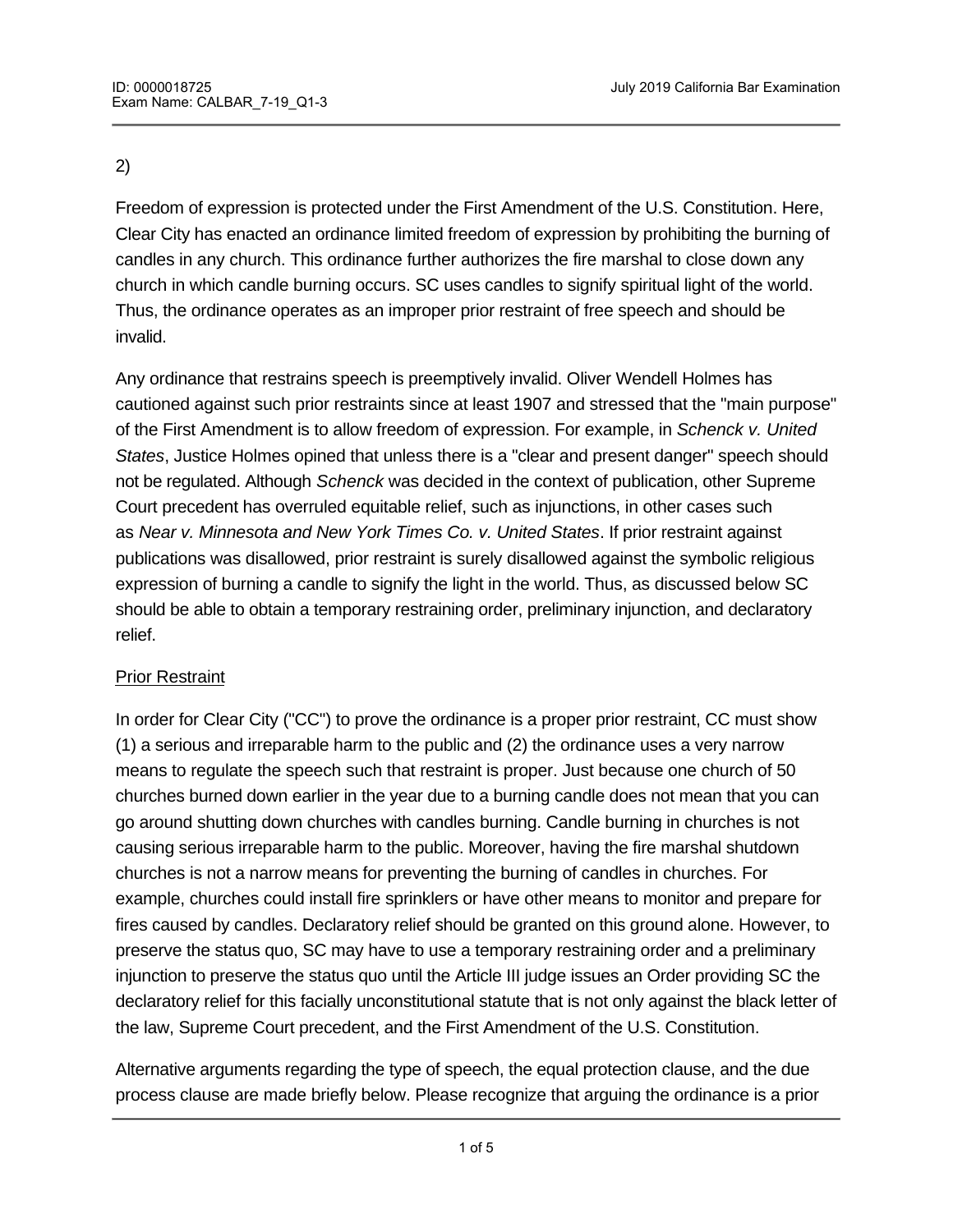restraint is the tact that should be taken by SC in this case.

State action is present here by CC. The 14th Amendment applies the constitutional laws.

#### Content-based vs. Content-neutral

Content-based speech regulations require strict scrutiny analysis and content-neutral regulations require a lesser intermediate scrutiny. SC will argue that prior restraint is the proper measure for this ordinance but if it must argue between content-based and content-neutral, SC will argue churches were being singled out for candle burning and that CC needs to show a compelling government interest that is narrowly tailored and leaves open alternative channels of communication. CC will argue that the ordinance is for any candles and intermediate scrutiny should apply, so that the ordinance only needs to serve an important government interest that is narrowly tailored leaving open alternative channels. Under either standard, CC will have a difficult time arguing the risk of a candle burning down a building goes to a compelling or significant interest of CC.

#### Equal Protection Clause

The Equal Protection Clause (EPC) as applied to the states via the 14th Amendment, provides for the equal protection of laws. Specifically, the EPC protects classes and fundamental rights. Since the First Amendment is a fundamental right, SC could challenge this ordinance on EPC grounds. Strict scrutiny would apply and CC would need to come up with reasons why the ordinance is necessary to further a compelling reasons why SC can not burn candles.

## Due Process Clause (Procedural & Substantive)

The Substantive Due Process Clause protects life, liberty and property. Liberty includes free expression. Here, burning candles is free expression that is being attacked by CC's ordinance.

The Procedural Due Process Clause requires adequate notice and hearing when depriving one of a liberty. Here, the ordinance was put into place without a hearing or notice. The facts simply state the ordinance was "enacted."

#### Symbolic Speech

The First Amendment, via the 14th Amendment, protects symbolic speech such as the candle burning within SC.

## **Overbreadth**

Speech is overbroad when it prohibits more speech than necessary, including protected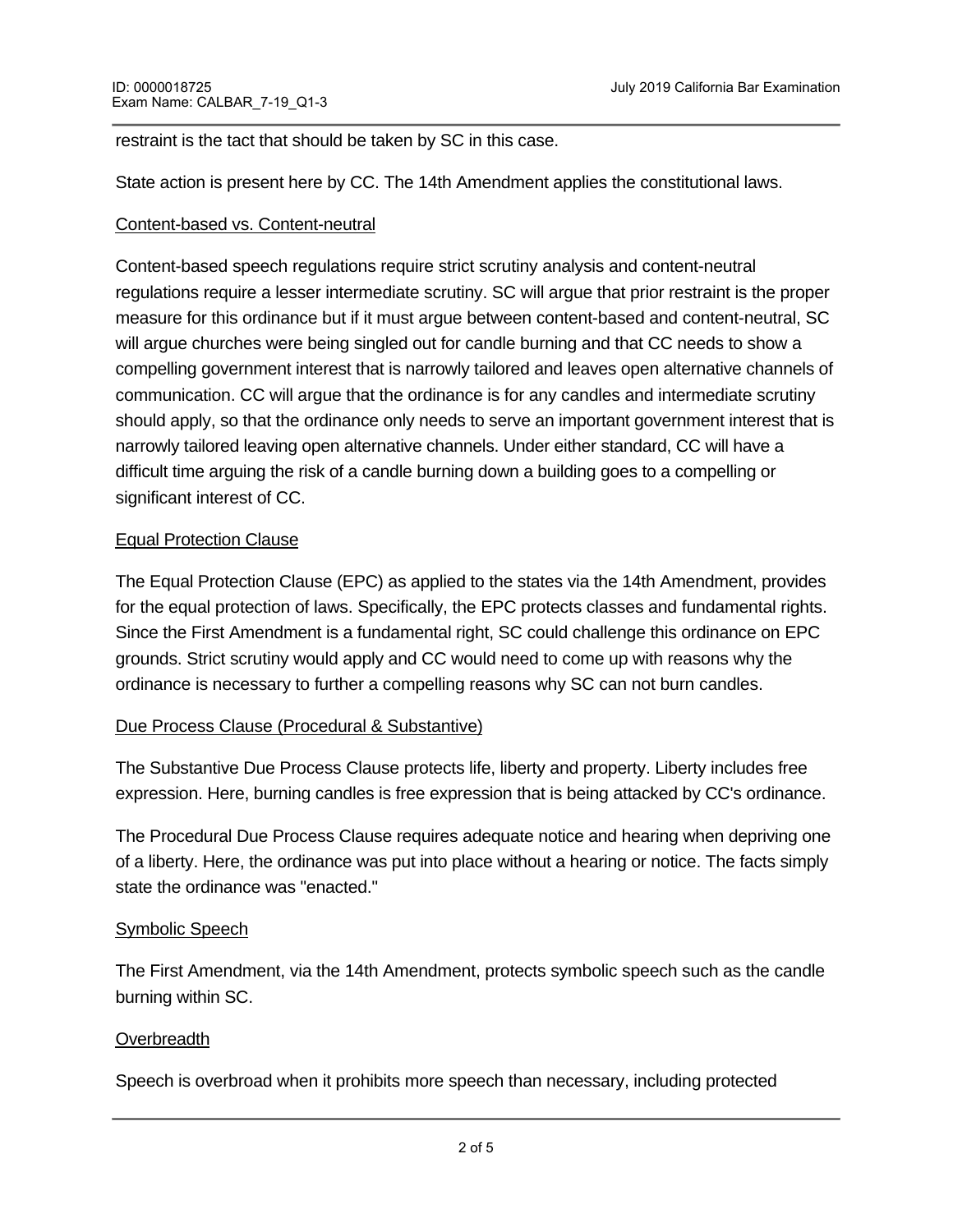speech. Here, SC may argue that an ordinance against burning candles in a church is overbroad since it precludes burning candles in any church. However, the better argument is prior restraint.

#### **Justiciability**

Article III of the U.S. Constitution allows courts to hear cases and controversies that are justiciable. In order to be justiciable, a party must have standing, the issues must be ripe, and not moot.

The church has standing because it can show it is injured by the ordinance because candles are such an integral part of the service to signify the spiritual light of the world, Clear City caused the ordinance, and the injury is reddressible since the ordinance can be invalidated. The church also satisfies the requirements for organizational standing because the ordinance effects all of its members and the harm will be prevented via invalidation of the ordinance on constitutional grounds.

The issue is ripe because the ordinance is in full effect, and the marshal is already out and about inspecting churches. The fact that he issues warnings to two of the six churches and the random visits would not resume for at least eight weeks does not make the issue unripe. Although courts do not want to issue advisory opinions based on laws that are not in full effect, the facts plainly state that the ordinance was already been issued and further, the ordinance gives the fire marshal the power to close down churches. Thus, the issue is ripe.

In order for an issue to not be moot, there must be a controversy throughout the entire litigation. Although random visits are not to resume for eight weeks, SC and the ordinance have a controversy. Thus, the issue is not moot.

#### **Likelihood of SC's success in obtaining a temporary restraining order ("TRO")**

SC will likely obtain a temporary restraining order unless declaratory relief is given first.

A TRO requires irreparable harm for the waiting time, likelihood of success on the merits, inadequate legal remedy, and a balance of hardships. Generally TRO still require notice to the other party, such as the Supreme Court's decision in *Carroll v. Princess Anne*, TRO's be issued *ex parte* if justice so requires. Further, defenses such as laches and unclean hands are available.

#### irreparable harm for the waiting time

SC can show irreparable harm because the ordinance does not allow the burning of candles to signify the light of the world. Not only is this a protected right under the First Amendment's Free

Exercise clause, the ordinance is arguably in violation of the Establishment clause. Under the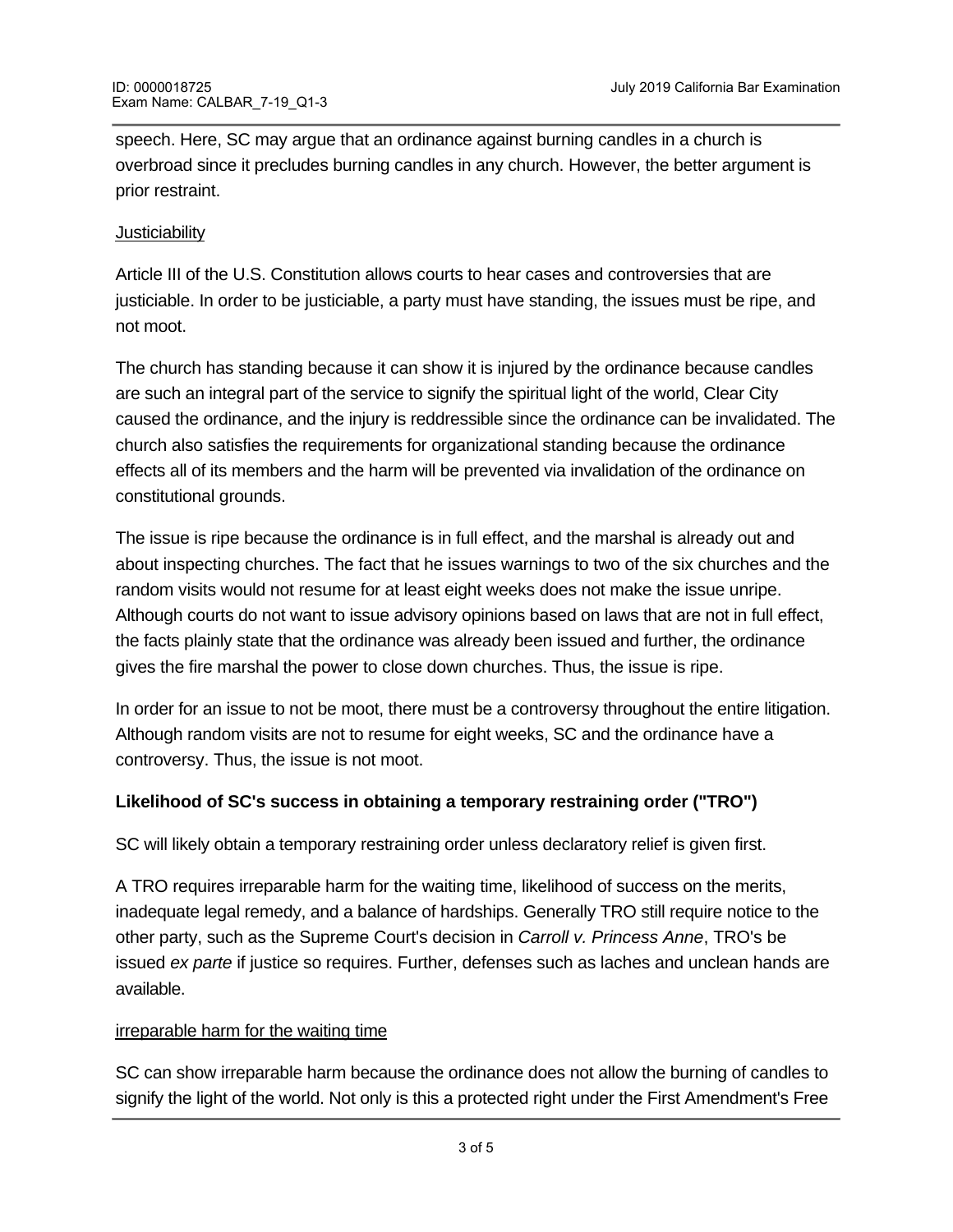Exercise clause, the ordinance is arguably in violation of the Establishment clause. Under the Free Exercise Clause, an ordinance can not burden religion. Here, not allowing candle burning in churches does just that. Although CC will argue SC may practice its religion without candles, this argument will fail. Additionally, CC will argue that the Establishment Clause is not violated because the ordinance is for a secular purpose,does not advance or inhibit religion, and there is excessive entanglement. CC's argument will fail because disallowing candle burning when it signifies the spiritual light in the world inhibits religion. Moreover, if the court finds that the ordinance involves a sect preference, strict scrutiny will apply and CC will need to come up with a compelling reason why this ordinance is necessary. The risk that churches will burn down will not work. Although the Free Exercise and Establishment Clauses are important, SC may obtain a TRO on the prior restraint ground alone.

On balance, SC is irreparably harmed by not being able to light candles to signify the light of the world.

## likelihood of success on the merits

See prior restraint analysis above. Further, the church is a private place, although open to the public for service, regulation of speech in a church is very unlikely.

SC will likely succeed.

#### inadequate legal remedy

Money damages or other legal remedies will not remedy the wrong caused by the ordinance. Thus, this element is met.

#### balance of hardships

The court will balance the hardships between the risk a church is burned down with SC's First Amendment rights.

SC clearly has the greater hardship.

#### notice

SC has not filed for a TRO yet but gave notice to CC's attorney. Although notice is generally required, the judge may issue the TRO for 10 or 14 days to keep the status quo before ruling on the declaratory judgment or preliminary injunction.

The likelihood for a TRO is high and it is very possible the judge issues the TRO *ex parte* given the strength of SC's position.